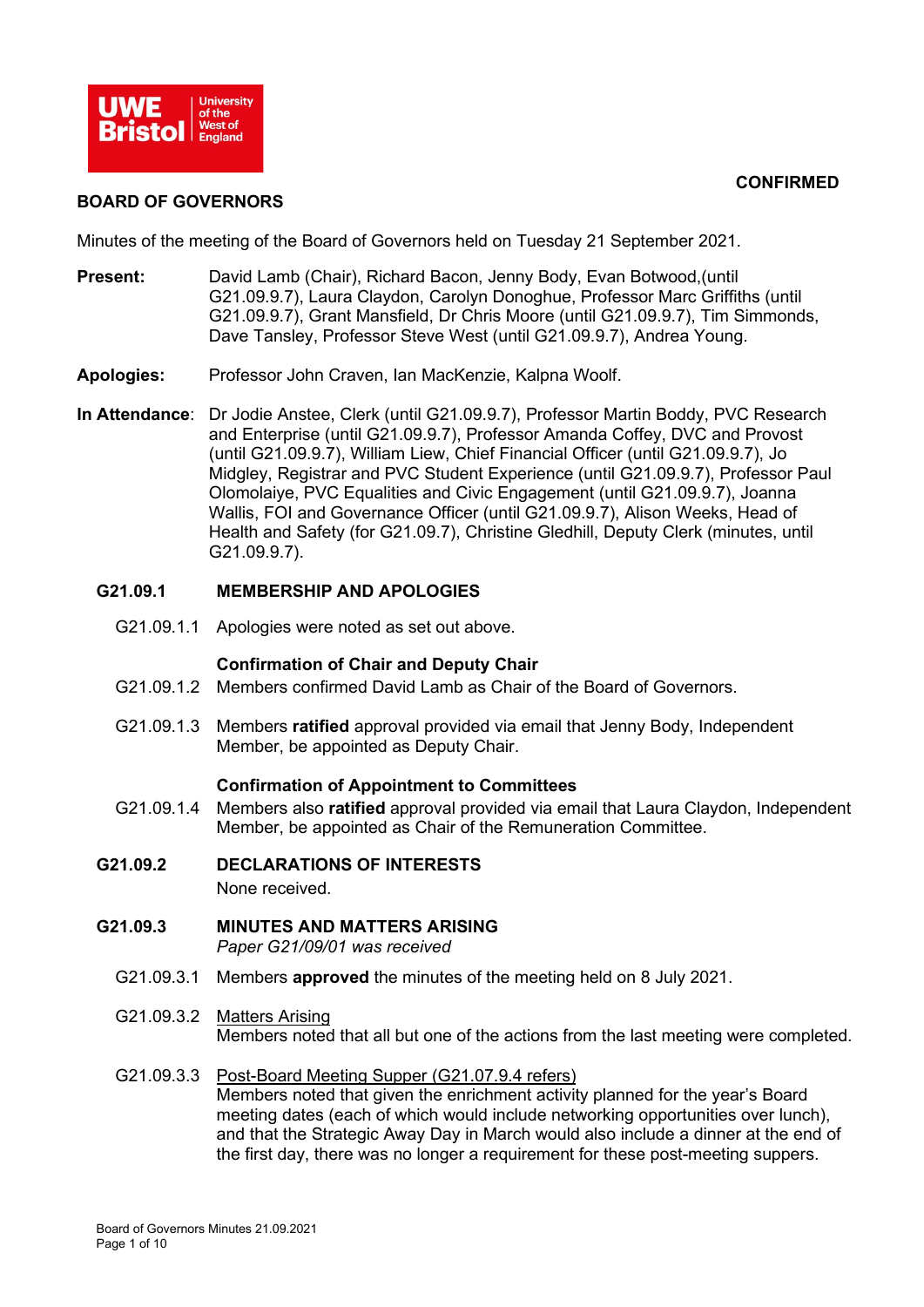## **G21.09.4 OPENING DISCUSSION**

- G21.09.4.1 The Chair invited Members to raise any further matters for consideration at the meeting or for a future meeting of the Board.
- G21.09.4.2 He commented upon the earlier strategic seminar 'Health and Social Wellbeing Vision' presented by Professor Marc Griffiths and remarked that it would be useful for the Board to be kept appraised of the developments and ideas that were shared, as appropriate.

### **STRATEGIC ITEMS**

### **G21.09.5 VICE-CHANCELLOR'S REPORT**

*Paper G21/09/02 was received*

- G21.09.5.1 Members noted the content of the report and received an update from the Vice-Chancellor. Members noted the following in particular:
- G21.09.5.2 *External Policy Developments*
	- i. Nadhim Zahawi had been appointed the previous week as the new Secretary of State for Education, replacing Gavin Williamson. The Vice-Chancellor was due to speak with Mr Zahawi the following day.
	- ii. A consultation was expected soon on post-18 provision and funding (post-Augar Review), and this was anticipated to flow into the Comprehensive Spending Review (CSR). Likely expected outcomes included:
		- a. No move to reduce tuition fees the £9,250 would be held for 5 years, although adjustments could be made to payment schemes (e.g. threshold, length of time to repay, change in interest rates).
		- b. Continued clear government focus on 'low value' programmes and degrees.
	- iii. The negative narrative about the HE sector in the media and from the government presented a challenge; however, the University was wellpositioned to offer evidence and demonstrate its impact on employability and its contribution to the economy ("levelling up"),
- G21.09.5.3 *Student Recruitment and Accommodation Position*
	- i. The University's student recruitment position continued to remain strong, despite the ongoing impact of Covid-19, with the majority of UWE Bristol students due to begin the following week.
	- ii. The University continued to support students to find accommodation and were discouraging them from arriving without first having secured somewhere to live.
- G21.09.5.4 *Preparations for the New Academic Year*
	- i. The University was starting to welcome students to its campuses for the new academic year, the majority of whom would begin the following week for Starting Block (for a period of two weeks).
	- ii. All students would resume in-person teaching across all programmes, complemented by a range of digitally-enhanced learning opportunities.
	- iii. The University would also continue to push public health messages and was encouraging everyone within its community to behave responsibly and be accountable for their actions.

G21.09.5.5 *Guardian League Table* Members noted that work was underway to address the drop in league table performance, the details of which would be provided in the Strategy 2030 Implementation agenda item.

G21.09.5.6 *Pro Vice-Chancellor and Head of College Recruitment* Members noted that the recruitment campaign had started, with a closing date of 5 October; it was expected that a decision would be made before Christmas.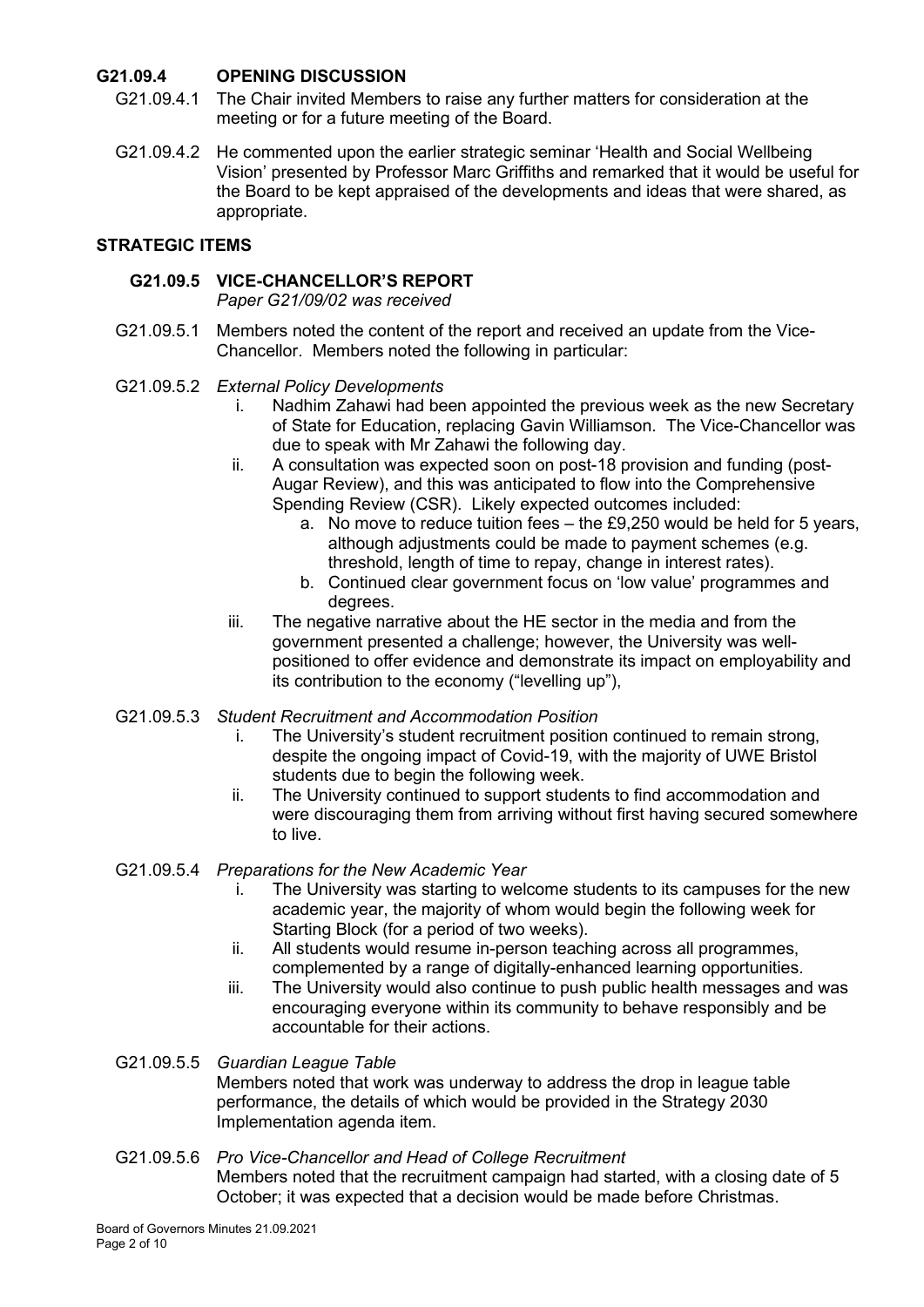- G21.09.5.7 Members also noted that the recruitment process for a new Chief People Officer currently remained a work-in-progress and were reminded that oversight of the HR department was within the remit of the Registrar and Pro Vice-Chancellor, Jo Midgley.
- G21.09.5.8 *Strategic Risks* Members noted the current Strategic Risk Register Summary, as reviewed by the Audit, Risk and Assurance Committee at its meeting on 13 September 2021.
- G21.09.5.9 Members also noted the following current areas of attention for the government:
	- $A'$  level results and how to recover from the level of inflation grading to  $A^*$ . This was the most pressing, given that the deadline for medical school applications fell in October, and offers would start to be made.
	- Funding.
	- The relationship between HE and FE.

None of these were expected to have an immediate impact.

- G21.09.5.10 Members referred to the reported drops in EU student applications and acceptances, and asked whether the overall student numbers had remained the same. Members noted that that this was the case, even a little higher.
- G21.09.5.11 Members also noted that these decreases were not as high as those reported elsewhere in the sector and had been expected to some degree, given the absence of access to student loans. The University's overall international student numbers had increased and the diversity of that cohort had improved significantly.
- G21.09.5.12 Jo Midgley, Registrar and Pro Vice-Chancellor, Student Experience informed Members that the University had long and well-established relationships with partners in Europe with regard to exchange provision and that the University had secured funding from the Turing Scheme to continue to support these international opportunities to education and training.

#### **G21.09.6 PURPOSE: STRATEGY 2030 IMPLEMENTATION**

- G21.09.6.1 Members received an update from Jo Midgley, Registrar and Pro Vice-Chancellor, Student Experience and noted the following:
	- i. A reminder that Strategy 2030 was built around the University's values and had three areas of focus:
		- a. Our Purpose
		- b. Our People
		- c. Our Place.
	- ii. Values the University recognised that collaboration both across the University and beyond – and an enterprising mindset were vital.
	- iii. Early priorities for 2021-2023:
		- a. Subject Readiness
		- b. Digital Learning -
		- c. Assessment
		- d. Closing award gaps
		- e. Research readiness
		- f. Research excellence.

#### G21.09.6.2 **Purpose**

- i. Led by Amanda Coffey, Deputy Vice-Chancellor and Provost, this focused on the University's education provision and research excellence.
- ii. *Subject Readiness Review* critical reflections were already being received, indicating some excellent work. These would be reported to the Board,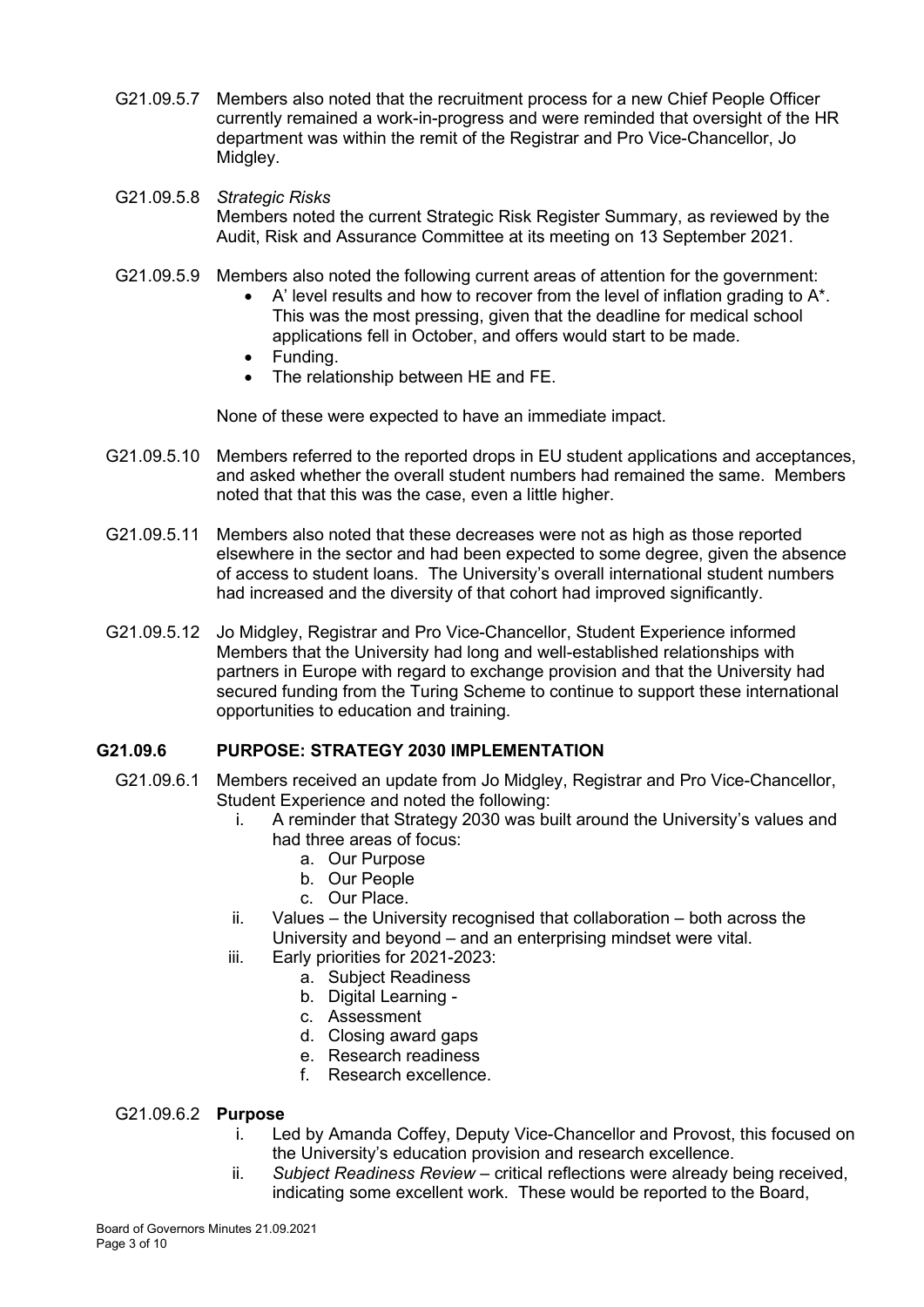supported by insights/deep-dives and a exploration as to what the new academic schools would look like.

- iii. *Digital Learning*
	- a. The pandemic had challenged the University around how digitally responsive and enabled it was, and how digital poverty disadvantaged students and staff.
	- b. A Head of Digital Learning had been appointed recently and would use the learnings of the pandemic to determine what a holistic service design for UWE would be.
- *iv. Assessment* this was a significant issue for the sector and for UWE and a bounce back plan in response to the NSS results had begun, and would involve a year of discussions, with actions. The work on the University's academic regulations would continue.
- G21.09.6.3 Members endorsed the view that the University should be bold in its approach to assessment criteria.
- G21.09.6.4 *v. Closing Award Gaps*  a People, Culture, Quality and Standards (PCQS) Committee session focused on where shifts were occuring and where blockages existed, had been arranged for 1 November, and was open to other Governors to attend.
	- *vi. Research Readiness and Research Excellence*  the intention to increase research capacity to develop research income and research centres, consideration of where to invest and the sorts of research structures that would be required. The REF2021 outcomes would inform this process. Members noted that the sector was seeing movement among research staff in some areas, with some institutions 'angling' for particular areas of research expertise.
- G21.09.6.5 Members noted that underlying all this activity, would be "University done well", y way of:
	- a. NSS improvement cycles,
	- b. support for the Apprenticeship programmes,
	- c. determination of what 'practice-led' and 'practice-informed' meant for all students
	- d. incorporating global experiences.

All of which would be considered by either the PCQS Committee or the Board, as required.

- G21.09.6.6 Members referred to the Subject Readiness Review, acknowledging that this exercise may involve the divesting of some subjects and asked how those would be decided upon.
- G21.09.6.7 Members noted that critical to this would be the examination of data; for example, award gaps, market share, where the future of subjects were, or where the University needed to be forward-thinking. Members acknowledged that it was entirely fitting for the University's portfolio to shift and evolve.
- G21.09.6.8 Members also noted that reducing the assessment load would be the most significant 'unlocker' of awarding gaps, together with the whole University-wide approach to mental health and wellbeing.
- G21.09.6.9 **People**
	- i. Led by Jo Midgley, Registrar and Pro Vice-Chancellor, Student Experience, this was focused on both staff and students.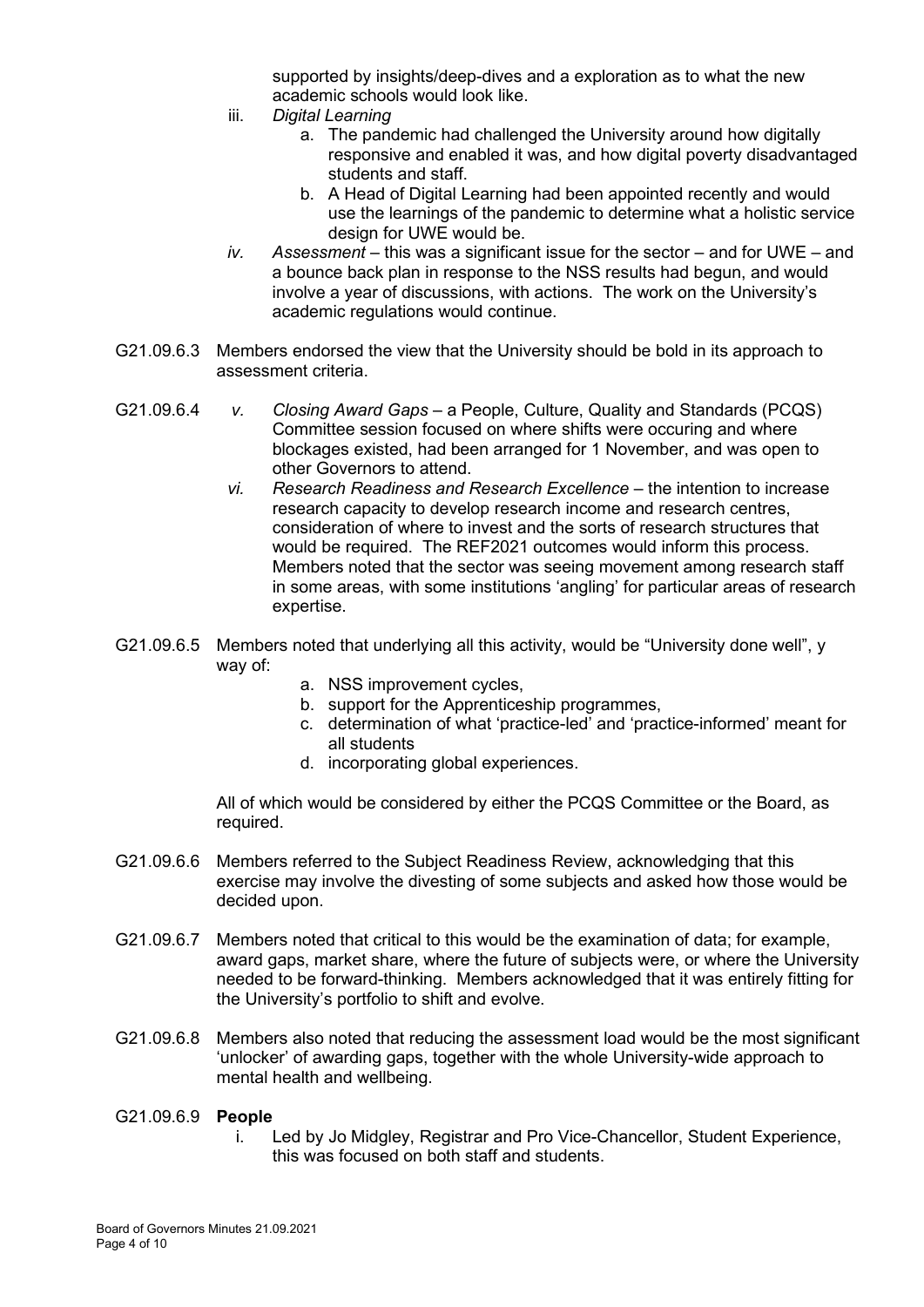- ii. *College and School Structure* the new Pro Vice-Chancellor and Head of College appointments would be key to the development of the leadership space.
- *iii. Target Operating Model:*
	- a. this was an enterprise-wide model within the programme space, the work for which would be informed by the activity being undertaken within Purpose and would ensure minimal bureaucracy.
	- b. Programme support pilots were about to commence (programme coordinators, success coaches and communications).
	- c. Whilst the TOM journey would not be completed by 2023, it was anticipated that significant progress would have been made by that point.
- *iv. Staff Journey:*
	- *a.* the University was exploring how best to 'pulse-check' with staff to ensure the lived experience was understood.
	- b. Health and Wellbeing the transition of staff back to work was being carefully and sensitively managed.
- G21.09.6.10 Members acknowledged the importance of securing regular feedback of both staff and students.
- G21.09.6.11 **Place**
	- i. This area of focus was being informed as events emerged externally; including how to best to develop partnerships and relationships with others. For example, a great deal of work continued around education and skills with employers, FE colleges (Weston, Bath, Gloucestershire) in relation to apprenticeships and the Institute of Technology (IoT), the latter of which was still regarded by the government as an important part of the skills landscape.
	- ii. The development and enrichment of the relationship with the Arnolfini. Similar activity was required with the Bristol Old Vic Theatre School (BOVTS); an important part of the Bristol landscape, but was also a niche provider, so potentially challenged in terms of funding changes.
	- iii. Discussions were ongoing with City of Bristol College (COBC). Members noted that:
		- a. The college's strategic leadership team was seeking to work more closely with the University. COBC also currently worked in partnership with the University of Plymouth and Bath Spa University.
		- b. COBC's current Ofsted rating of 'Requires Improvement'.
		- c. The Vice-Chancellor had met with the Chair of the COBC governing body.
- G21.09.6.12 Members asked what would be the implications for the University if it were to work more closely with COBC and noted that these were currently unclear, although the University would need to reach out to the college's senior team, with a view to finding a way to move from the current Ofsted rating to that of 'Satisfactory'. Members noted that discussions were currently at academic partnership level.
- G21.09.6.13 Members also noted that Professor Marc Griffiths, Pro Vice-Chancellor and Executive Dean, Health and Applied Sciences (HAS) had recently joined the COBC Board of Governors.
- G21.09.6.14 iv. *Campus Life* a significant piece of work had started around the University's campuses and digital space.
- G21.09.6.15 Members requested sight of the financial roadmap/capital budget behind the plans, and noted that these would be provided in due course as decisions would be required of the Board.

#### **ACTION: DVC and Provost/Chief Financial Officer**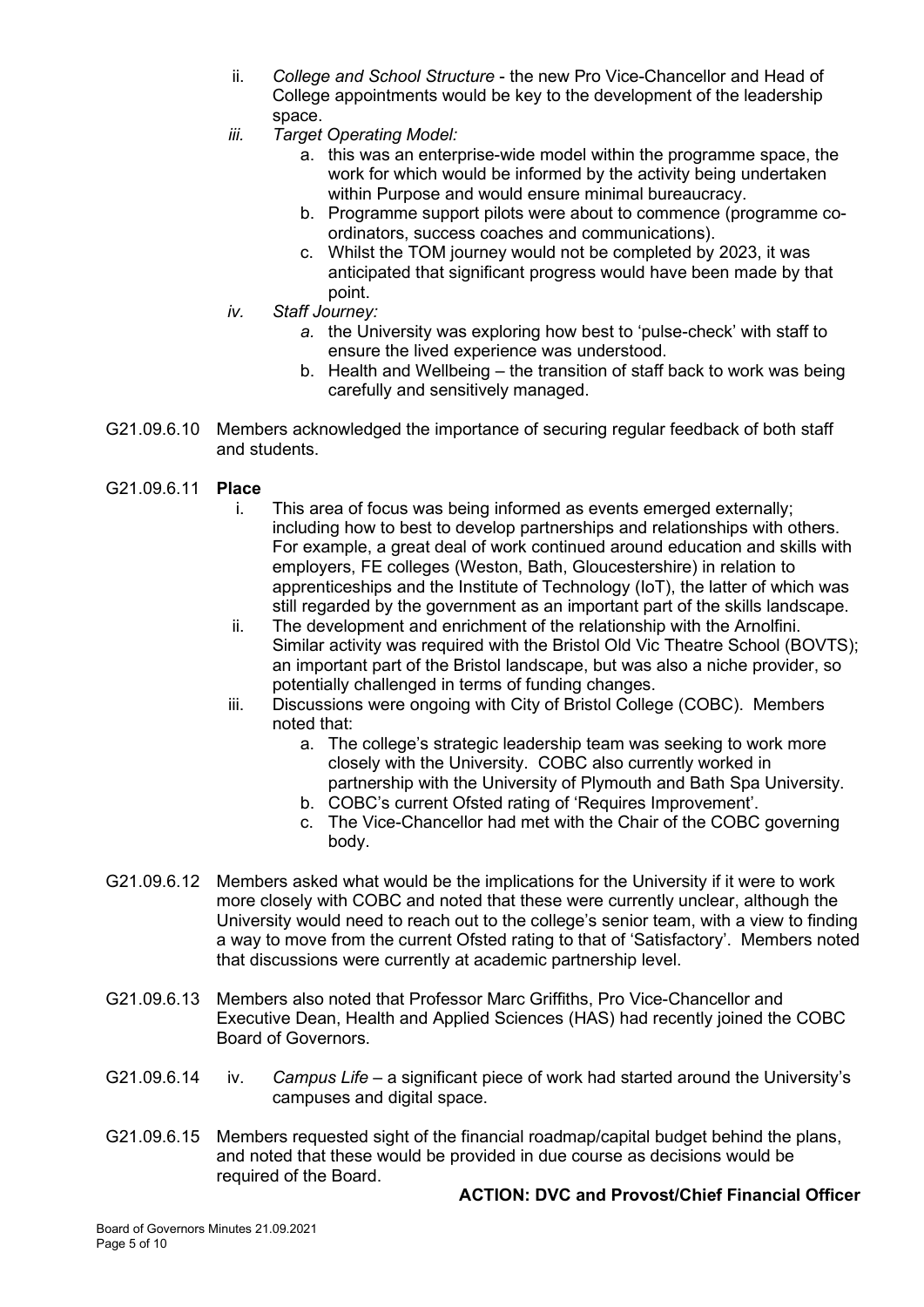G21.09.6.16 Members also requested to see a transformation roadmap that detailed the progressive stages, with milestones clearly expressed, and noted that the Strategy 2030 Implementation roadmaps would be presented at the November Board meeting.

#### **ACTION: Clerk**

G21.09.6.17 The document illustrating a representation of 'The University Cycle, A Whole University Approach' was tabled.

> Members noted that this cycle assumed one or two student intakes a year, but in reality there were 6-8 intakes and the cycles were continual, which inevitably impacted on the institution and how it was led.

- G21.09.6.18 Known Risks and Challenges
	- i. *Monies* (one of key risks) projects and initiatives would not start until funds were secured and completion was certain. These would also be mapped across the whole 10-year period of Strategy 2030.
	- ii. *Industrial Relations* expectation of potential industrial action over the next 12 months (pensions, pay, workload).
	- iii. *Covid-19* would remain alongside University activity.
	- iv. Staff turnover/expertise.
	- v. *Learning and Teaching themes* the University's strengths and the areas in which to invest were known; a similar focus on impact and strength would be applied to the University's Research activity.
	- vi. *NSS:*
		- a. Mixed picture of NSS results: some results had been excellent and some larger areas/programmes had fared particularly poorly.
		- b. The University remained abovethe sector for overall student satisfaction.
		- c. There would be a whole-University focus on the student experience of students already at UWE and of those who had recently sat A' levels.
- G21.09.6.19 Members asked about the extent to which the NSS results had come as a surprise. Members noted the confirmation that whilst excellent results were not expected given the pandemic and overall satisfaction level had held above the sector average, what had been surprising were the areas where some of the biggest falls had occurred.
- G21.09.6.20 Members were informed that subsequent discussions with Executive Deans, Heads of Department and Programme Leaders had shown that these had been completely unforeseen; this was particularly worrying as it indicated the possiblity that either University processes were ineffectual or there was a significant disconnect between students and staff in some areas.
- G21.09.6.21 The Registrar and Pro Vice-Chancellor, Student Experience remarked that a great student experience, a sense of belonging and community, and good organisation and management, all led to great NSS outcomes. Members noted that the commentary provided by the respondents suggested that these were the areas where they had had issues.
- G21.09.6.22 Members noted that analysis of the sector NSS data showed that smaller niche providers had done better, post-1992 institutions had all experienced falls and research-intensive institutions had not been impacted in the same way. It was suggested that this may be the result of the way in which the metrics operated, which were complicated and somewhat volatile.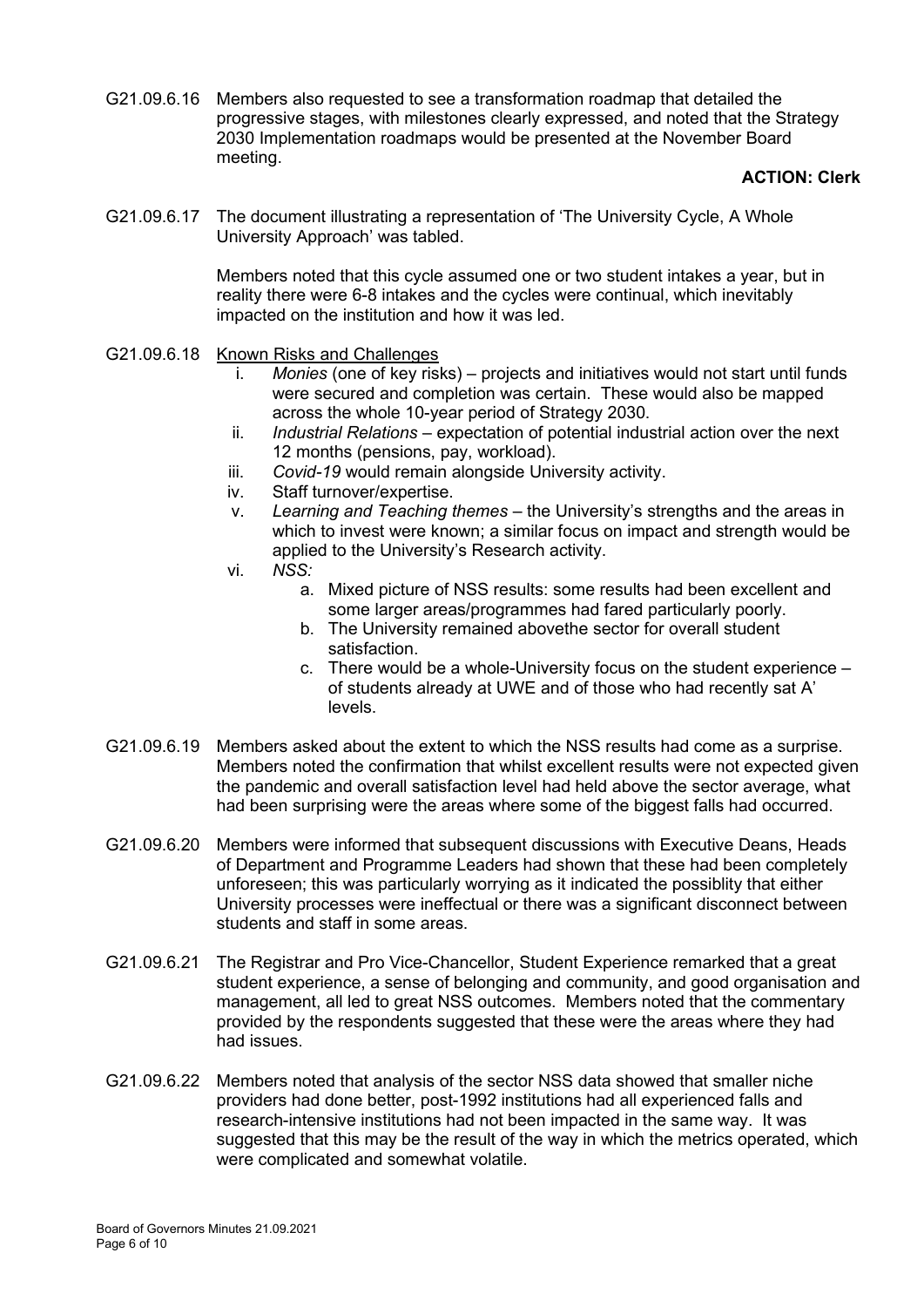- G21.09.6.23 Members asked if the volatility presented a risk that the very positive results were the anomaly and noted that this was not the case as trends over the last decade showed a gradual increase.
- G21.09.6.24 Members endorsed the comment that it was important to remember that this was the first time in 6 years that the University had fallen in the NSS.
- G21.09.6.25 Members were informed that the University had examined each qualitative comment in the results and was working to address those. They noted in particular that every programme and University service would complete a NSS action plan, which would be scrutinised by Deans, Heads of Service and ultimately, by the Directorate. Resources would be targeted towards areas where the greatest impact could be achieved.
- G21.09.6.26 Members noted that the University's response 'NSS Bounce Back' included new roles (secondment positions):
	- Programme Coordinators providing support for Programme Leaders, who were responsible for maximising the student experience but who were also indundated with requests for information and data. This support would be given by new Programme Coordinators to the Programme Leaders of the five large programmes, providing administrative support for the management of those programmes.
	- Success Coaches focused on final year students, to provide support for those 'not feeling ready for their futures'; nuanced support would be in place across the University.
	- Student Communications whilst there was an excellent central Student Communications Team in place, there were also 33,000 students at UWE. These new roles would sit closely to each programme team, would be located in the Faculties and would listen to students, undertaking 'temperature checks' of the lived experience.
- G21.09.6.27 Members noted the intention to treat all students as though they were new to the University and to focus on enhancing the sense of belonging and community.
- G21.09.6.28 Members also noted the range of activity being facilitated through third parties to support the University's NSS response.
- G21.09.6.29 Members commended the pace at which the University had enacted its response plan.

### **ITEMS FOR APPROVAL**

- **G21.09.7 PEOPLE AND PLACE: ANNUAL REPORT ON HEALTH AND SAFETY 2020/2021** *Paper G21/09/03 was received*
	- G21.09.7.1 Annual Health and Safety (H&S) Report 2020-2021 Alison Weeks, the University's Head of Health and Safety joined the meeting and led Members through the highlights of the report.
	- G21.09.7.2 *Covid-19* Members noted the following:
		- i. Covid-19 had impacted on activity throughout 2020/2021 and continued to do so; health and safety continued to underpin the decisions and plans being made. Despite this, a lot of work had been completed around the Health, Safety and Workplace Wellbeing Roadmap 2030, although it had been necessary to postpone some aspects of this a year or two.
		- ii. Significant work was continuing to embed local action plans and reporting; particularly notable had been the receipt of many questions and requests for permission. Whilst it had been right to take a more central restricted position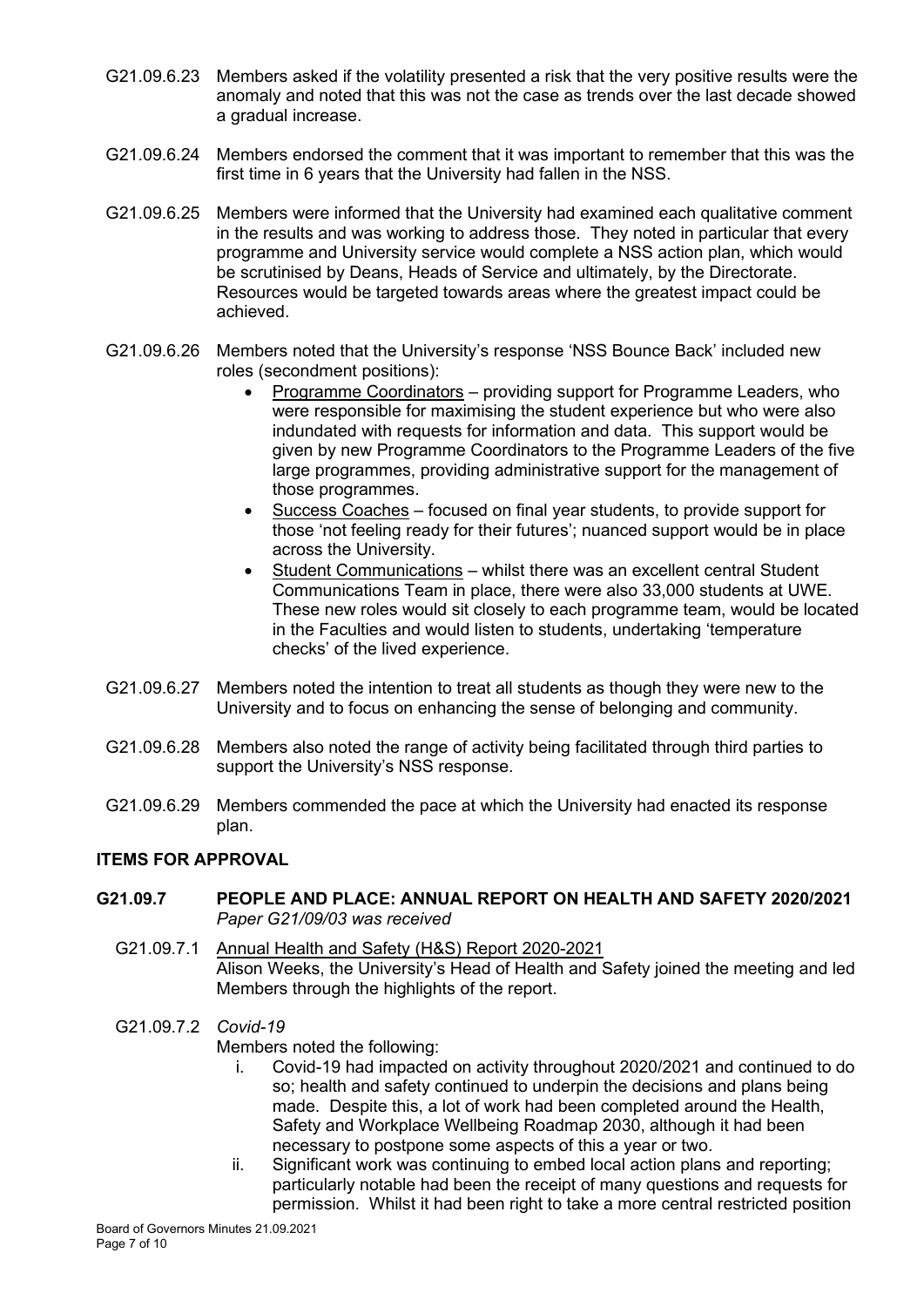at the time, the University was now moving Covid-19 to business as usual, and an emphasis on organisational and individual responsibility.

- G21.09.7.3 *Staff Health and Wellbeing Group* Members noted that the Group had been successful in ensuring a focus on staff health and wellbeing during Covid-19 and as a result it would remain in place to support the implementation of the Transforming Futures Health and Wellbeing Strategy 2030.
- G21.09.7.4 *Statutory compliance* Members noted that overall compliance remained for all relevant legislation.
- G21.09.7.5 Members referred to students living in off-campus accommodation and enquired as to the extent to which the University's responsibilities reached. Members noted that the owners of that type of accommodation were responsible for the health and safety of their tenants and that the University worked closely with them to ensure that appropriate measures (e.g. fire safety) were in place and regular assesssments undertaken.
- G21.09.7.6 The Head of Health and Safety added that the pandemic had necessitated the need for the University to work with local councils and landlords and this had resulted in some relationships starting to develop with key individuals in those councils, which helped in getting important information shared and questions asked.
- G21.09.7.7 Members also referred to the reported need for the development of a Security Threat risk assessment and asked how this would be progressed. Members noted that this would be taken forward by the University's Head of Business Resilience.
- G21.09.7.8 Health and Safety Policy Statement Members **approved** the policy statement for signature by the Chair and the Vice-Chancellor.
- **G21.09.8 PLACE: STUDENT ACCOMMODATION PROJECT (SAP3)** *Paper G21/09/04 was received*

This item is recorded as a confidential minute.

#### **ITEMS TO NOTE**

# **G21.09.9 CLERK'S REPORT**

*Paper G21/09/05 was received* 

- G21.09.9.1 Members noted the content of the report. Dr Jodie Anstee, Clerk to the Board of Governors highlighted the following in particular:
- G21.09.9.2 Modern Slavery and Human Trafficking Annual Statement 2020-2021 Members were reminded that the University's annual Modern Slavery and Human Trafficking Statement was considered for approval by the Board in September each year, for publication on the website and inclusion in the University's Annual Report. The progress made in the 2020/2021 academic year and plans for 2021/2022 were noted by the Board.

Members **approved** the annual statement for signature by the Vice-Chancellor and publication.

G21.09.9.3 Risk Policy and Risk Management Procedure Members noted that the revised policy was considered by the Audit, Risk and Assurance Committee at its meeting on the 13 September 2021 and was recommended by the Committee to the Board for approval.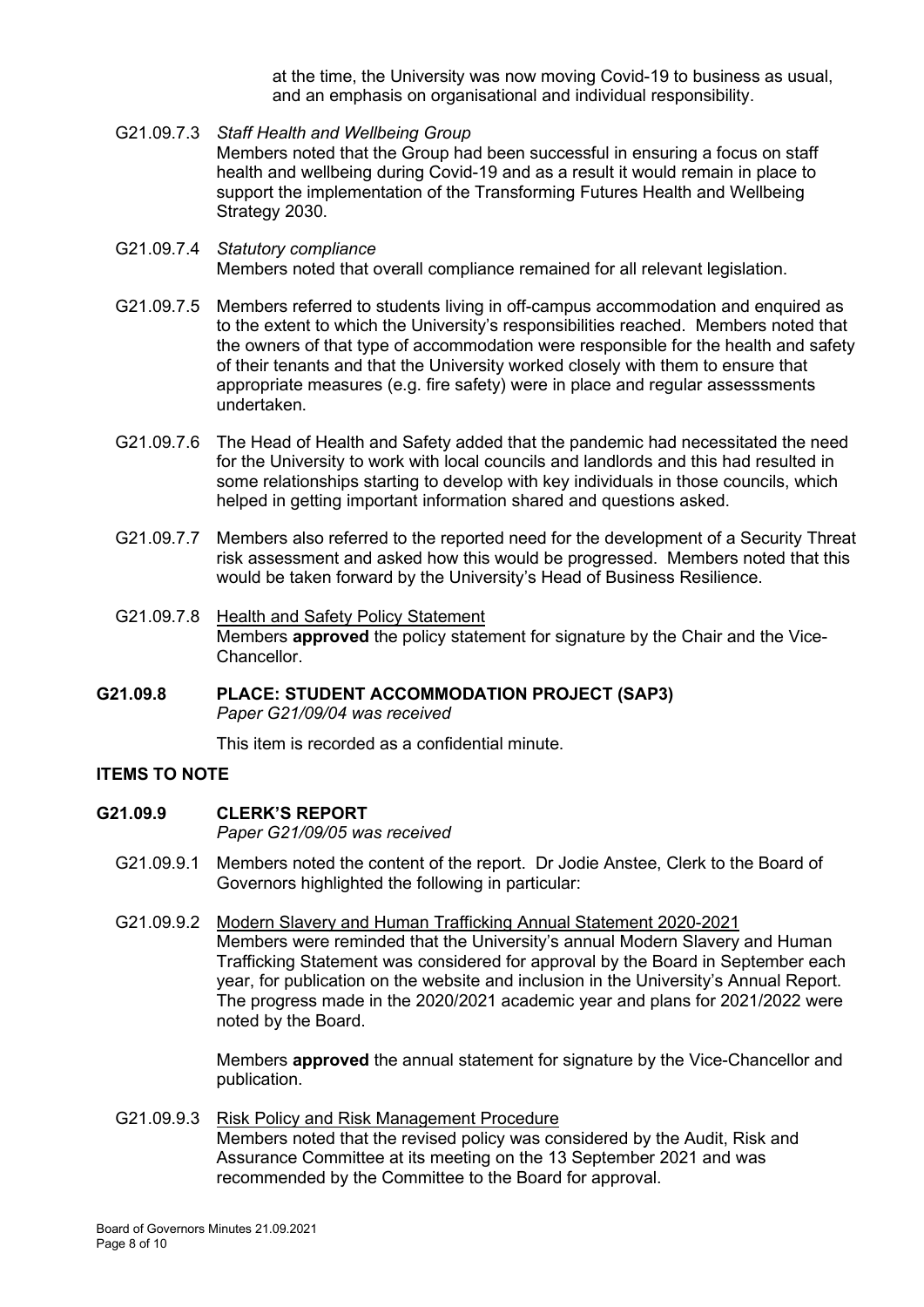Members **approved** the revised Risk Policy and Risk Management Procedure.

G21.09.9.4 Lloyds Bank Loan Contract Change of Reference Rate from LIBOR to SONIA The Chief Financial Officer reported that LIBOR (the London Inter-bank Offered Rate) was being terminated at the end of the 2021, and was being replaced by the Sterling Overnight Index Average (SONIA).

> Members noted that the Lloyds Bank loan agreement was referenced to LIBOR and required changing.

- G21.09.9.5 The Board of Governors **approved** the switch from reference of LIBOR to SONIA on the University's Lloyds Bank loan with the agreed proposal of:
	- SONIA to be compounded in arrears;
	- Switch date of 1 January 2022 (or earlier if a cessation event occurs before; and
	- CAS method to be based on 5YHM.
- G21.09.9.6 Board of Governors and Committee Business Plan 2021/2022 Members noted that the plan set out the programme of work for the Board of Governors across its seminar programme, informal engagements, formal Board meetings, and Committee meetings. The plan was a working document and a live version will be available to all members of the Board and kept updated on the Board of Governors Teams site.
- G21.09.9.7 Finance, Estates and IT Committee Terms of Reference

Members **approved** the removal of ToR 6 "To ensure that funds provided by external bodies are used in accordance with the terms and conditions specified", as this was addressed in the External Auditors' report to the Audit, Risk and Assurance Committee each year.

At this point all University staff, Staff and Student Nominees left the meeting.

# **G21.09.10 INDEPENDENT GOVERNOR DISCUSSION** This session involved Lay Governors only and was not minuted.

- **\*G21.09.11 BOARD OF GOVERNORS MEETING SCHEDULE 2022/2023** *Paper \*G21/09/06 was received and noted.*
- **\*G21.09.12 OFFICE FOR STUDENTS (OfS) GRANT LETTER** *Paper \*G21/09/07 was received and noted.*

# **\*G21.09.13 CORPORATE SEAL**

*Paper \*G21/09/08 was received and noted.*

### **\*G21.09.13 ACADEMIC BOARD MINUTES**

*The minutes of 7 July 2021(Paper \*G21/09/09) were yet to be received and would be provided as a starred agenda item at the next meeting.*

#### **DATES OF FUTURE MEETINGS**

| 23 November 2021 13:00 - 18:00 | <b>Bolland Boardroom, Frenchay Campus</b><br>preceded by a tour and strategic seminar,<br><b>Engineering Building</b> |
|--------------------------------|-----------------------------------------------------------------------------------------------------------------------|
| 22-23 March 2022 inc. Away Day | Clevedon Hall                                                                                                         |
|                                | 12 July 2022 $13:00 - 18:00$ Frenchay Campus                                                                          |